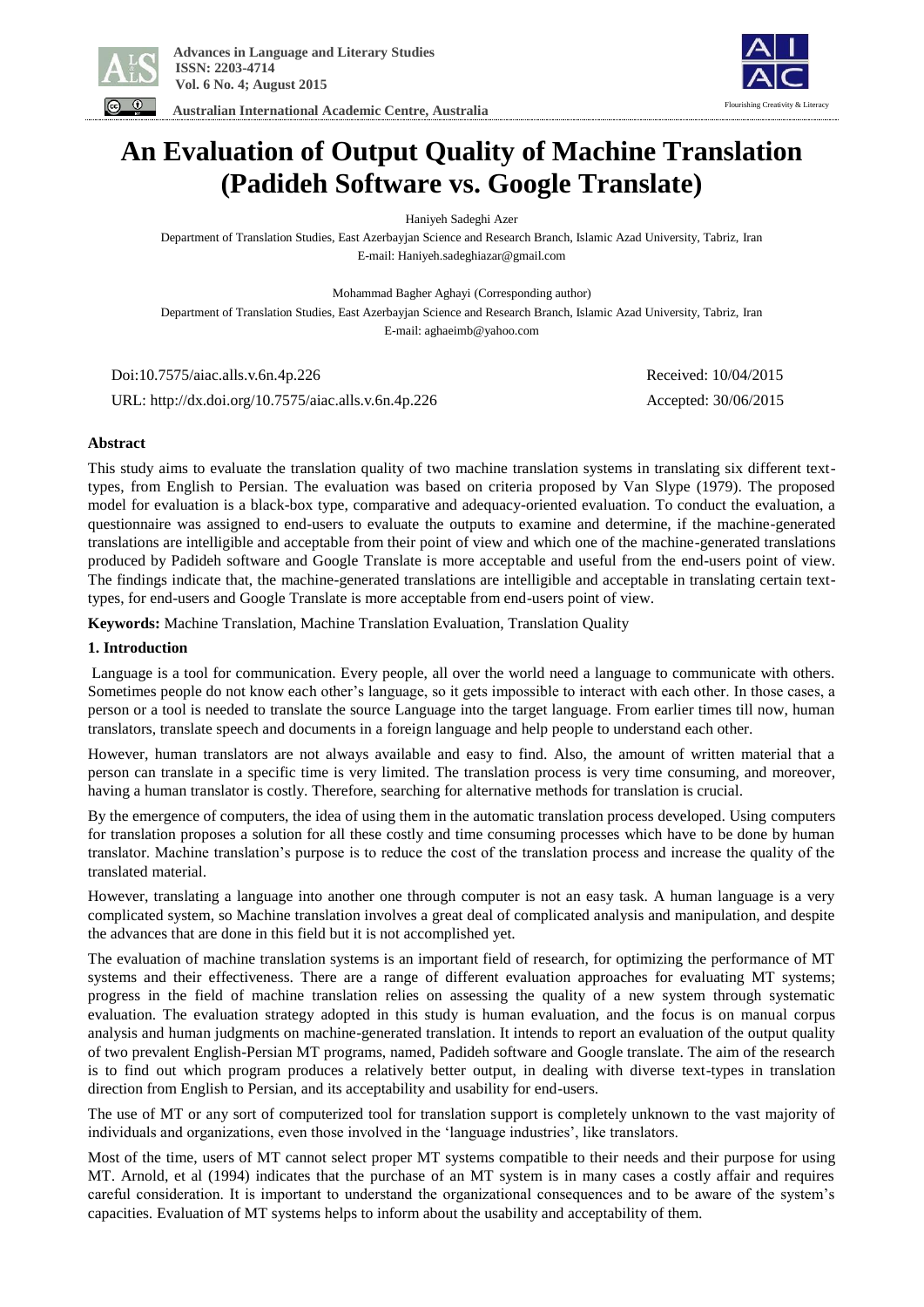The present study raises questions, regarding the evaluation of the two so-called MT systems, and aims to investigate the following main questions:

RQ1: Are machine-generated translations intelligible and acceptable from the point of view of end-users of diverse texttype of documents?

RQ2: Which one of the machine-generated translations produced by Padideh software and

Google translate is more acceptable and useful from the end-users point of view?

The Aims of present study is to establish whether six different text types target language translations produced by two prevalent machine translation softwares (Google translate and Padideh translator) are considered intelligible and acceptable from the point of view of end- users (RQ1), and which one of the machine-generated translations produced by them is more acceptable and useful from their point of view (RQ2). These research questions are investigated through human evaluation of machine translation output. Therefore in order to meet the aims proposed, the study developed to use a human evaluation model to conduct end-user evaluations of diverse text-types.

#### **2. Methodology**

#### *2.1 Overview*

The research design, employed in this study is build on previous work conducted by Van Slype (1979). Criteria of evaluation are established by Georges Van Slype (1979) Method for evaluating the quality of Machine Translation from the perspective of acceptance and usability for the end-users.

Two English-Persian Machine translation program (Padideh software & Google Translate) are selected as the subject of this research. The research only evaluates the output quality of Machine translation programs. Different text-types have been selected, in order to examine the translation produced by each program.

# *2.2 Theoretical Framework*

The evaluation made in this research focused on the quality of the output, i.e., the translation of two prevalent English-Persian MT programs. The evaluation of these two different translation programs will be established by implementing Van Slype (1979) method, for evaluating machine translation.

In 1979, Van Slype compiled a comprehensive critical review of MT evaluation methods on behalf of Bureau Marcel van Dijk for the Commission of the European Communities, who had set up a program aimed at "lowering the barriers between the languages of the Community" (Van Slype, 1979, p.11). The purposes of this study were: to document the kinds of methodologies being employed at this time in MT evaluation; to make some recommendations to the Commission, amongst other things, on the methodology it should use when evaluating its machine translation systems; and to conduct research which would help in the long term with the efficiency of these evaluations. The report distinguished between two levels of evaluation: macroevaluation (or total evaluation) determines the acceptability of a system, compares the quality of two systems or two versions of the same system, and assesses the usability of a system; while microevaluation (or detailed evaluation) determines the improvability of a system.

# 2.2.1 Macroevaluation

This level of evaluation concerns itself with the assessment of the system's overall performance (Van Slype, 1979, p. 88). It deals with all the criteria and all the methods used or proposed to assess the "static" quality of an MT system, i.e., its quality at the moment of evaluation, and regardless of the manner by which this quality has been reached. It aims at examining the acceptance of a translation system, comparing the quality of two translation systems or two versions of the same system and/or assessing the usability of a translation system (Van Slype, 1979, pp.12 and 21).

Van Slype (1979, p.56) points out that the macroevaluation of a system is the operation which consists in assessing the manner in which the system answers the requirements and the needs of its users, actual or potential, regardless of what occurs inside the "black-box". It has the purpose of measuring the adequacy of the output from the system to its environment, without seeking to diagnose the causes of its inadequacy, if any, and without pinpointing the component(s) that could usefully be modified to improve adequacy.

Van Slype (1979) broke down the various criteria into ten classes, assembled in turn into four groups according to the level at which they approach the quality of the translation.

- Cognitive level (effective communication of information and knowledge).

- Intelligibility
- Fidelity
- Coherence
- Usefulness
- Acceptability

- Economic level (excluding costs).

- Reading time
- Correction time
- Translation time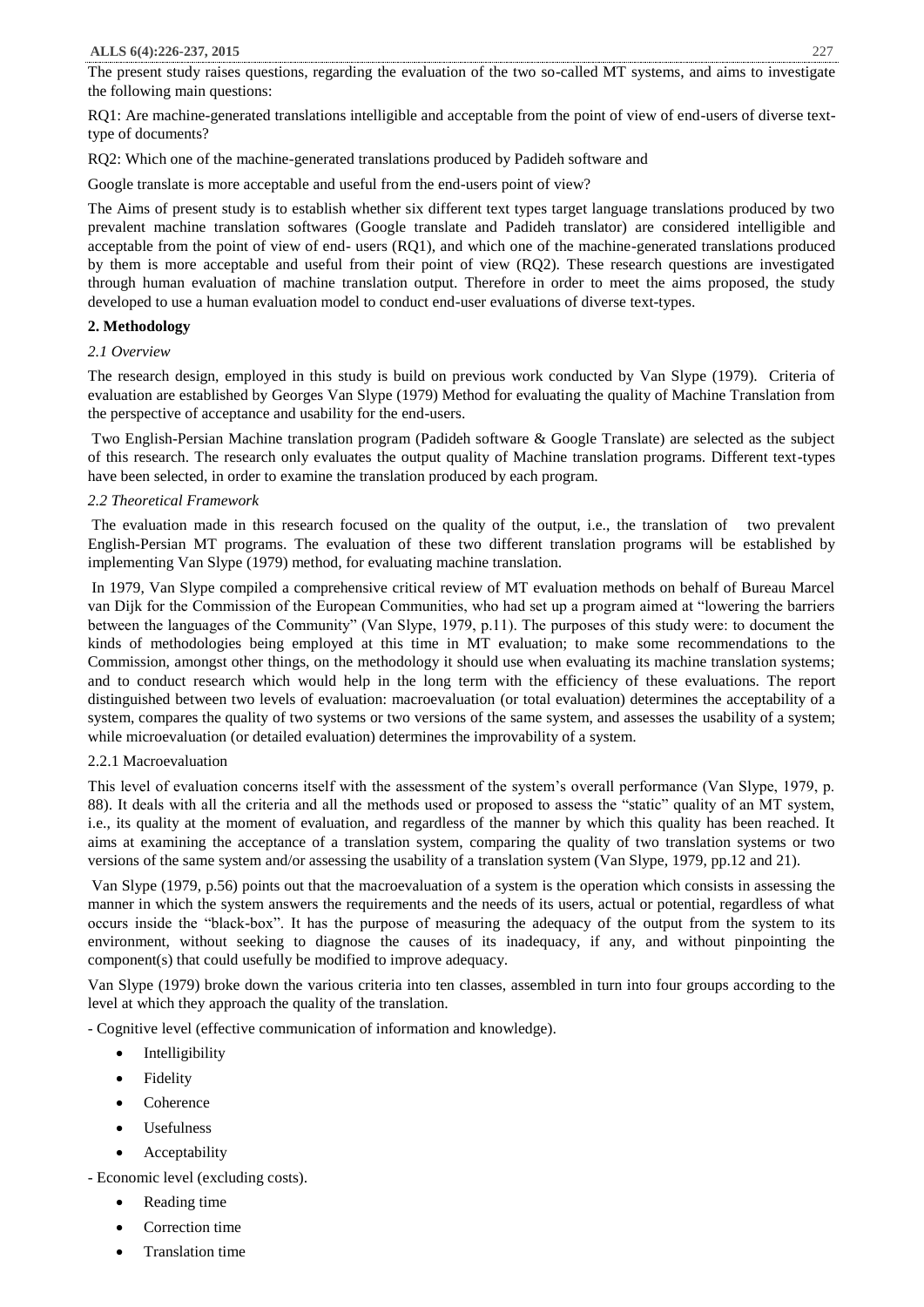- Linguistic level (conformity with a linguistic model)

- Operational level (effective operation).

Description of criteria and methods of macroevaluation, used in this study:

Cognitive level:

1. Intelligibility:

Van Slype (ibid) defines the criteria as:

Subjective evaluation of the degree of comprehensibility and clarity of the translation.

Van Slype (ibid): Measurement of intelligibility by rating sentences on a 4-point scale.

\* Method:

-Submission of a text sample in several versions (original text, MT without and with post-editing, human translation with and without revision) to a group of evaluators; the texts being distributed so that each evaluator:

· Receives only one of each of the versions of the texts.

· Receives a series of sentences in sequence (sentences in their context).

-Rating of each sentence according to a 4-point scale.

-Calculation of the average of the ratings per text and version, with and without weighting as a function of the number of words in each sentence evaluated.

\* Scale of intelligibility:

3: Very intelligible: all the content of the message is comprehensible, even if there are errors of style and/or of spelling, and if certain words are missing, or are badly translated, but close to the target language.

2: Fairly intelligible: the major part of the message passes.

1: Basely intelligible: a part only of the content is understandable, representing less than 50% of the message.

0: Unintelligible: nothing or almost nothing of the message is comprehensible.

2. Fidelity:

Van Slype (ibid), defines fidelity as:

Subjective evaluation of the measure in which the information contained in the sentence of the original text reappears without distortion in the translation.

The fidelity rating should, generally, be equal to or lower than the intelligibility rating, since the unintelligible part of the message is of course not found in the translation. Any variation between the intelligibility rating and the fidelity rating is due to additional distortion of the information, which can arise from:

-A loss of information (silence) (example: word not translated).

-Interference (noise) (example: word added by the system).

-A distortion from a combination of loss and interference (example: word badly translated).

Measurement of fidelity by rating on a 4-point scale:

\* Method:

-Submission of a sample of original texts, with the corresponding translations, to one or more evaluators.

-Successive examination of each sentence, in the first place in the translation, then in the original text.

-Rating of the fidelity, sentence by sentence.

-Calculation of the average of the fidelity ratings.

\* Scale of fidelity:

3: Completely or almost completely faithful.

2: Fairly faithful: more than 50 % of the original information passes in the translation.

1: Barely faithful: less than 50 % of the original information passes in the translation.

0: Completely or almost completely unfaithful.

3. Coherence:

One author only, Y. WILKS (cited in Van Slype 1979), proposes this criterion:

\* Definition of the criterion:

The quality of a translation can be assessed by its level of coherence without the need to study its correctness as compared to the original text. Once a sufficiently large sample is available, the probability that the translation should be at the same time coherent and totally wrong is very weak.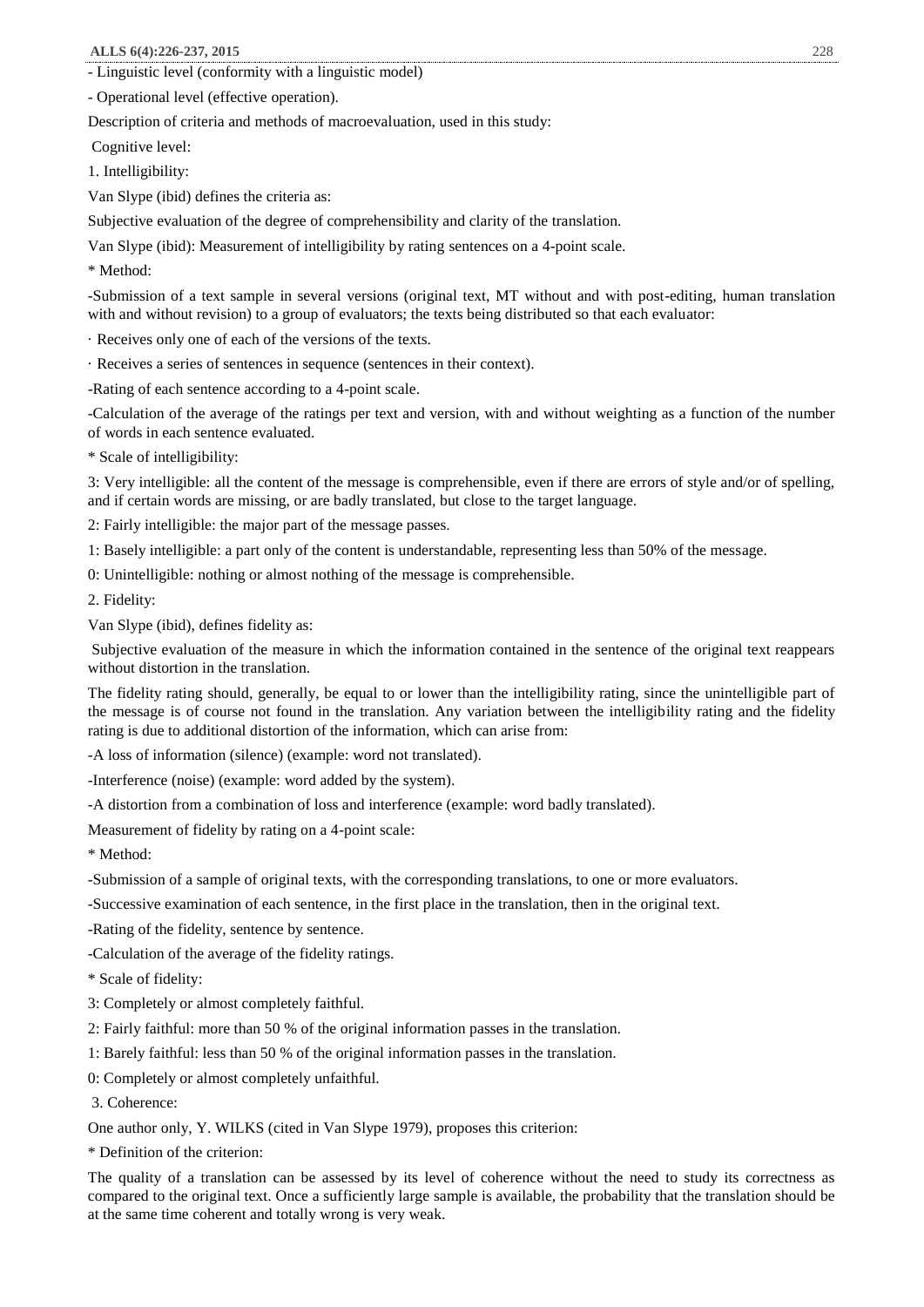# \* Method of evaluation:

Y. WILKS does not indicate, unfortunately, how in practice it is possible to rate the coherence of a text. He notes that if an original text may be coherent; this means that any assessment of the coherence of its MT version may not be absolute, based on the MT, but must be relative, as compared to the coherence of the source text. But then one is once again compelled to use bilingual evaluators.

4. Usability:

Definition of the criterion:

One author, W. LENDERS (cited in Van Slype 1979), defines usability (which he also calls applicability) as the possibility to make use of the translation.

Another, P. ARTHERN (cited in Van Slype 1979), defines usability as far as a translation service is concerned, as revisibility.

\* Method:

B.H.Dostert (ibid): Measurement of the quality by direct questioning of the final users.

5. Acceptability:

Definition of the criterion:

Van Slype defines acceptability as "a subjective assessment of the extent to which a translation is acceptable to its final user" (ibid, p.92). Van Slype maintains that acceptability can be effectively measured only by a survey of final users and this is illustrated in his suggested subjective evaluation, the second of two methods for evaluating acceptability in the report:

1. Measurement of acceptability by analysis of user motivation, and

2. Measurement of acceptability by direct questioning of users.

Measurement of acceptability by direct questioning of users:

\* Method:

- Submission of a sample of MT with the original texts and the corresponding HTs, to a sample of potential users.

- Questions asked (among others).

· Do you consider the translation of these documents to be acceptable, knowing that it comes from a computer and that it can be obtained within a very short time, of the order of half a day?

- \* In all cases.
- \* In certain circumstances (to be specified).
- \* Never.
- \* For myself.
- \* For certain of my colleagues.

· Would you be interested in having access to a system of machine translation providing texts of the quality of those shown to you?

6. Reading time:

Reading time can be assessed in various ways:

Van Slype (ibid): by timing the time spent by the evaluator in reading each text of the sample.

*2.3 The Corpus*

The corpus selected for this study is, six different text types which are selected for English to Persian MT and evaluation. The different text-types are: 1) Kid's Story 2) Political Text 3) Computer Science Text 4) Legal Text 5) A Poem as a Literary Text 6) A Webpage.

The corpus selected for the study is six complete texts, that haven't separated from their context.

The SL texts have been collected from university textbooks and Internet websites. Most of these texts have been selected on the basis of being rich in domain-specific terminologies.

Each of the sample texts has translated once by Padideh software and once by Google Translate.

# *2.4. Research Methodology and Approaches*

In this study we employ a quantitative research design, that using this approach enables a better understanding of research problems.

For a study to be valid it must be reliable. For this study it is essential that valid and reliable measurement techniques are developed and employed when collecting and analysing the data. Relating this to our study of MT evaluation, we must ensure the corpus analysis techniques in the interview questionnaire design are valid and reliable. In order to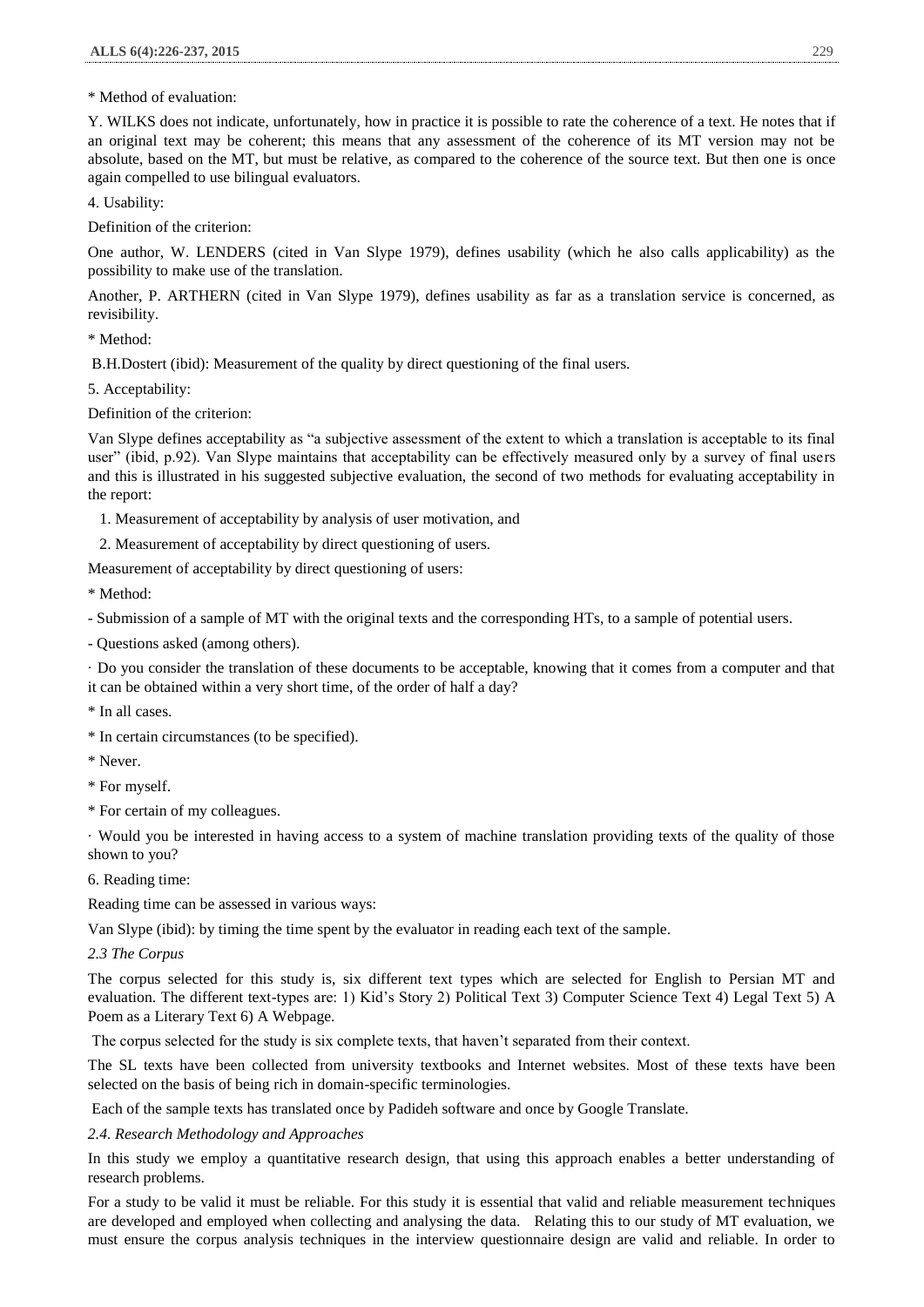minimize errors, we systematically conduct the analysis on the corpus, and for the design of the interview questionnaire we build on the work of Van Slype (1979).

The proposed model for the functional attributes is a black-box type superficial, comparative and adequacy-oriented evaluation. In other words, there is no interaction with the systems tested and the goal is to determine whether output is actually helpful to the user groups in question.

On the basis of the tasks relevant to the end-user's needs in this study, only six functional quality characteristics have been investigated. These include: 'intelligibility', 'fidelity', 'coherence', 'usability', 'acceptability' and 'reading time'. In this work, the black-box evaluation has been chosen due to the fact that commercial MT systems can only be evaluated by this approach (Volk, 2001). Consequently, there has been no access to the inner workings of these systems. Even so, it is desirable to be able to draw from such an evaluation enough conclusions about the various system components.

# **3. Data Analysis**

# *3.1 Overview*

This section discusses the data analysis and findings of the study. Detailed analyses and classifications of the results concerning the various criteria types are presented with tables and charts. The questionnaire used in this study was carefully analysed to ensure that the data gathered was presented clearly.

A detailed analysis based on the black-box approach, superficial and adequacy/ declarative evaluation of six various text types for each of the two MT systems reveals the results.

These results are classified and presented on the basis of:

- Variation in scores between raters.
- Comparison of systems for text types.
- Average of scores of raters.
- Percentage of scores of raters.

The result of the application of the evaluation methods in testing the criteria, take into consideration the grades on the scoring scale, the total score value, and the average score value with respect to each rater and each of the tested MT systems. The evaluation results are reported in tables, which show the distribution of the scores obtained from the investigation of text-types for each of the quality characteristics and MT systems.

# *3.2 Analysis and Classification of Results*

This part is the most important process, which is to calculate the human judgments based on the assigned questionnaire. The evaluators were asked to consider each text and its machine translated outputs to examine the parameters which are provided in the questionnaire. The scores assigned to each parameter by evaluators are shown in Tables and for better analysis; the results are presented in charts for each parameter.

# 3.2.1 Intelligibility

Analysing the scores rated by sixteen evaluators in testing the intelligibility of six different text types for translations produced by each system, results in information showed in Table 3.1 and Figure 3.1. The average quality for intelligibility of all six text-type for Padideh is 23.33% and for Google Translate is 47.77%.

|                 | <b>Table 3.1 Interngrouply</b>  |         |                  |
|-----------------|---------------------------------|---------|------------------|
|                 |                                 | Padideh | Google translate |
|                 | Kid's Story                     |         | 1.5              |
|                 | <b>Political Text</b>           | 0.1     | 1.6              |
| Intelligibility | <b>Computer Science</b><br>Text | 1.2     | 1.9              |
|                 | Legal Text                      | 0.1     | 0.9              |
|                 | Poem                            | 0.6     | 0.9              |
|                 | Webpage                         | 1.2     | 1.8              |

Table 3.1 Intelligibility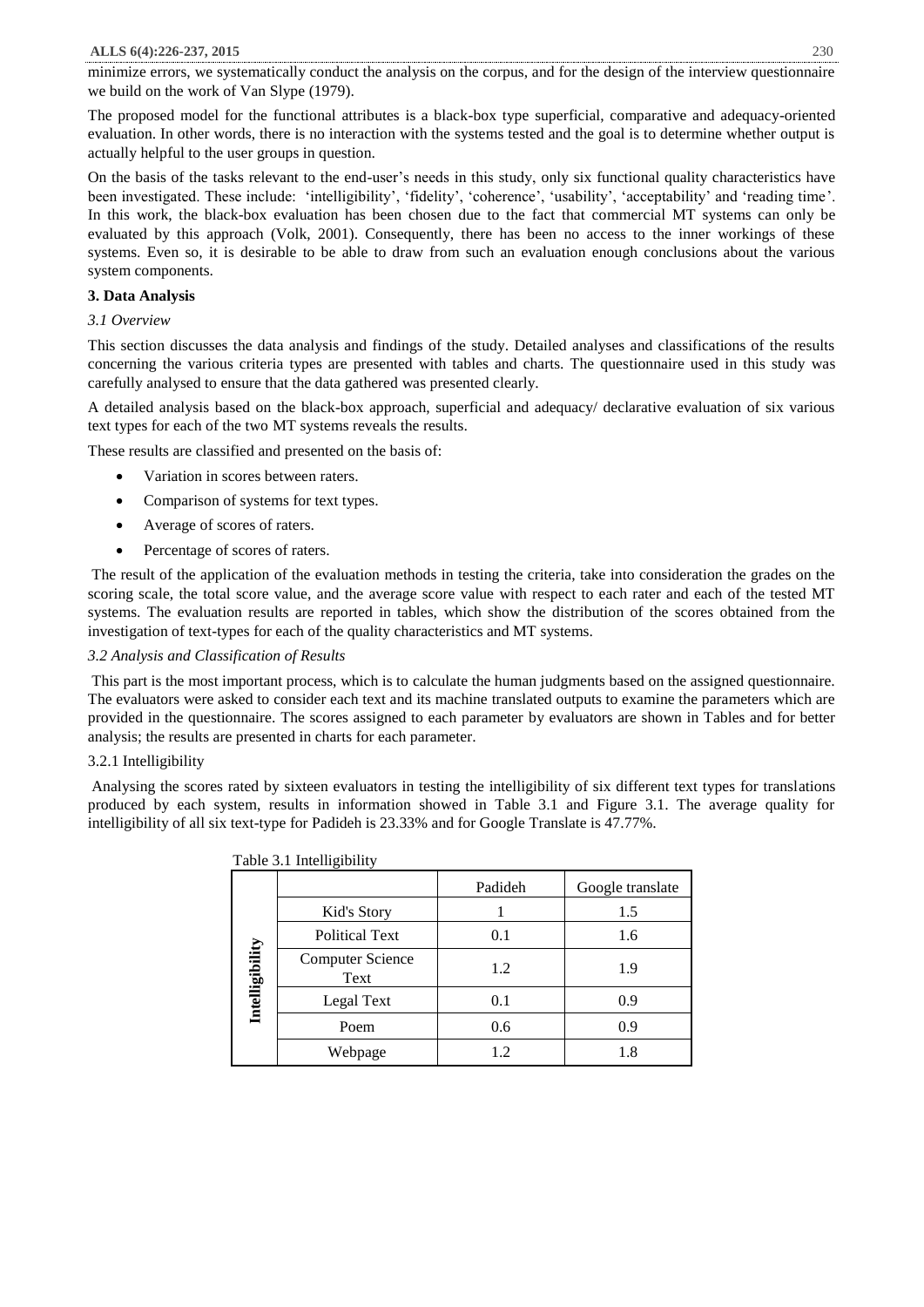

# 3.2.2 Fidelity

After analysing the data reported by evaluators, in evaluating the fidelity of six different text types for translations produced by each system, results in information showed in Table 3.2 and Figure 3.2. The average quality for fidelity of all six text-type for Padideh is 29.22% and for Google Translate is 49%.

|          | Table 3.2 Fidelity              |         |                  |
|----------|---------------------------------|---------|------------------|
|          |                                 | Padideh | Google translate |
|          | Kid's Story                     |         | 1.56             |
|          | <b>Political Text</b>           | 0.69    | 1.44             |
| Fidelity | <b>Computer Science</b><br>Text | 1.19    | 1.75             |
|          | Legal Text                      | 0.5     | 1.13             |
|          | Poem                            | 0.75    | 1.19             |
|          | Webpage                         | 1.13    | 1.75             |



#### 3.2.3 Coherence

Exploring the scores rated by sixteen evaluators in examining the coherence of six different text types for translations produced by each system, results in information showed in Table 3.3 and Figure 3.3. The average quality for coherence of all six text-type for Padideh is 36.66% and for Google Translate is 55%.

|           | Table 3.3 Coherence     |         |                  |
|-----------|-------------------------|---------|------------------|
|           |                         | Padideh | Google translate |
|           | Kid's Story             | 1.1     | 1.7              |
|           | <b>Political Text</b>   |         | 1.7              |
|           | <b>Computer Science</b> |         |                  |
|           | Text                    | 1.3     | 1.9              |
| Coherence | Legal Text              | 0.9     | 1.1              |
|           | Poem                    | 1.4     | 2.2              |
|           | Webpage                 | 0.9     | 1.3              |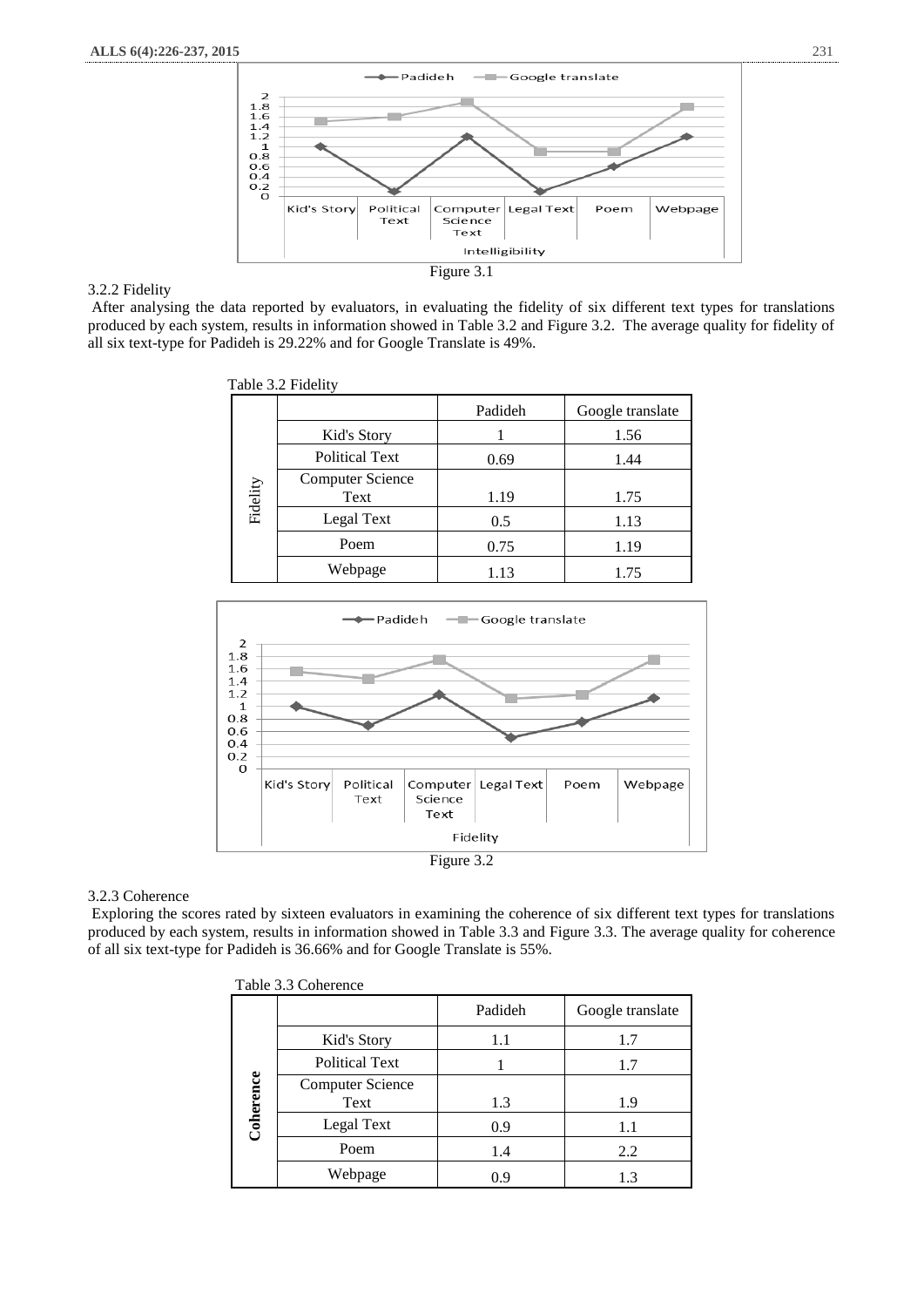

#### 3.2.4 Acceptability

For evaluating the acceptability of the systems under investigation, the evaluators were asked, two questions. The evaluators have to answer these questions for each text-type, translated by each system. The analysis of answer of evaluators, have been reported in the base of options number. The collected data from the answers of the evaluators from questionnaire, in evaluating the Acceptability of six different text types for translations produced by Padideh, reveals the information showed in Table 3.4 and Figure 3.4.

Table 3.4 Acceptability(Padideh)

|                         | 1000                         |    |     |     |
|-------------------------|------------------------------|----|-----|-----|
|                         | Kid's Story                  | 0% | 63% | 37% |
|                         | <b>Political Text</b>        | 0% | 31% | 69% |
|                         | <b>Computer Science Text</b> | 0% | 56% | 44% |
| Acceptability (Padideh) | Legal Text                   | 0% | 25% | 75% |
|                         | Poem                         | 0% | 44% | 56% |
|                         | Webpage                      | 6% | 75% | 19% |



The answers of the evaluators, in evaluating the Acceptability of six different text types for translations produced by Google Translate, reveals the information, that you can see in Table 3.5 and Figure 3.5.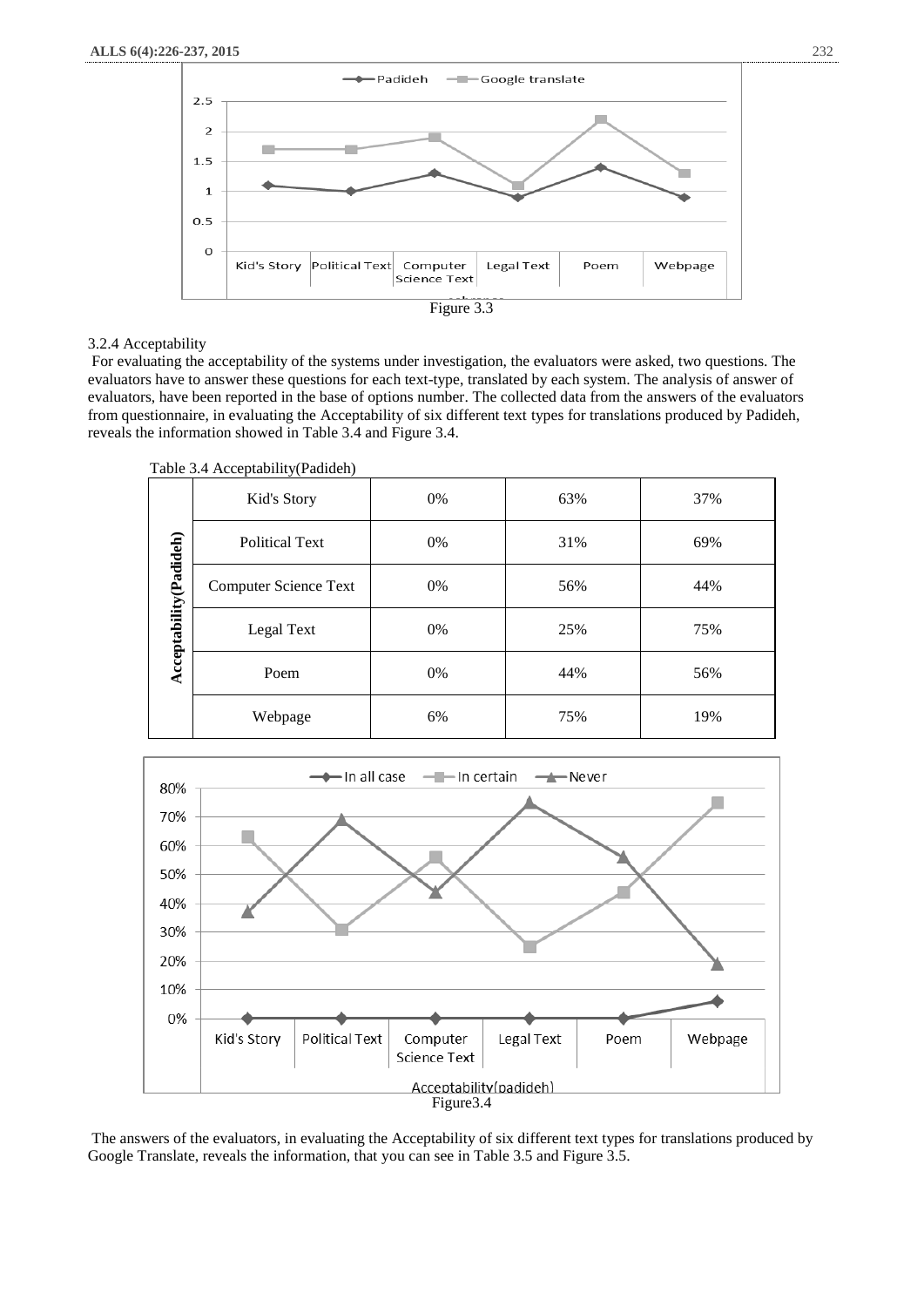# **ALLS 6(4):226-237, 2015** 233

|                                 | Table 3.5 Acceptability (Google translate) |             |            |       |
|---------------------------------|--------------------------------------------|-------------|------------|-------|
|                                 |                                            | In all case | In certain | Never |
|                                 | Kid's Story                                | 12%         | 69%        | 19%   |
|                                 | <b>Political Text</b>                      | 19%         | 44%        | 37%   |
| Acceptability(Google translate) | <b>Computer Science Text</b>               | 19%         | 56%        | 25%   |
|                                 | Legal Text                                 | 6%          | 44%        | 50%   |
|                                 | Poem                                       | 18%         | 38%        | 44%   |
|                                 | Webpage                                    | 38%         | 56%        | 6%    |



The data collected from the answers of sixteen evaluators to the second question in examining the acceptability of the translations produced by Padideh and Google Translate, is showed respectively in Table 3.6, Figure 3.6, and Table 3.7, Figure 3.7.

|         |                              | Always | <b>Never</b> | sometimes |
|---------|------------------------------|--------|--------------|-----------|
|         | Kid's Story                  | 0%     | 44%          | 56%       |
|         | <b>Political Text</b>        | 0%     | 75%          | 25%       |
|         | <b>Computer Science Text</b> | 0%     | 37%          | 63%       |
| Padideh | Legal Text                   | 0%     | 44%          | 56%       |
|         | Poem                         | 0%     | 37%          | 63%       |
|         | Webpage                      | 0%     | 19%          | 81%       |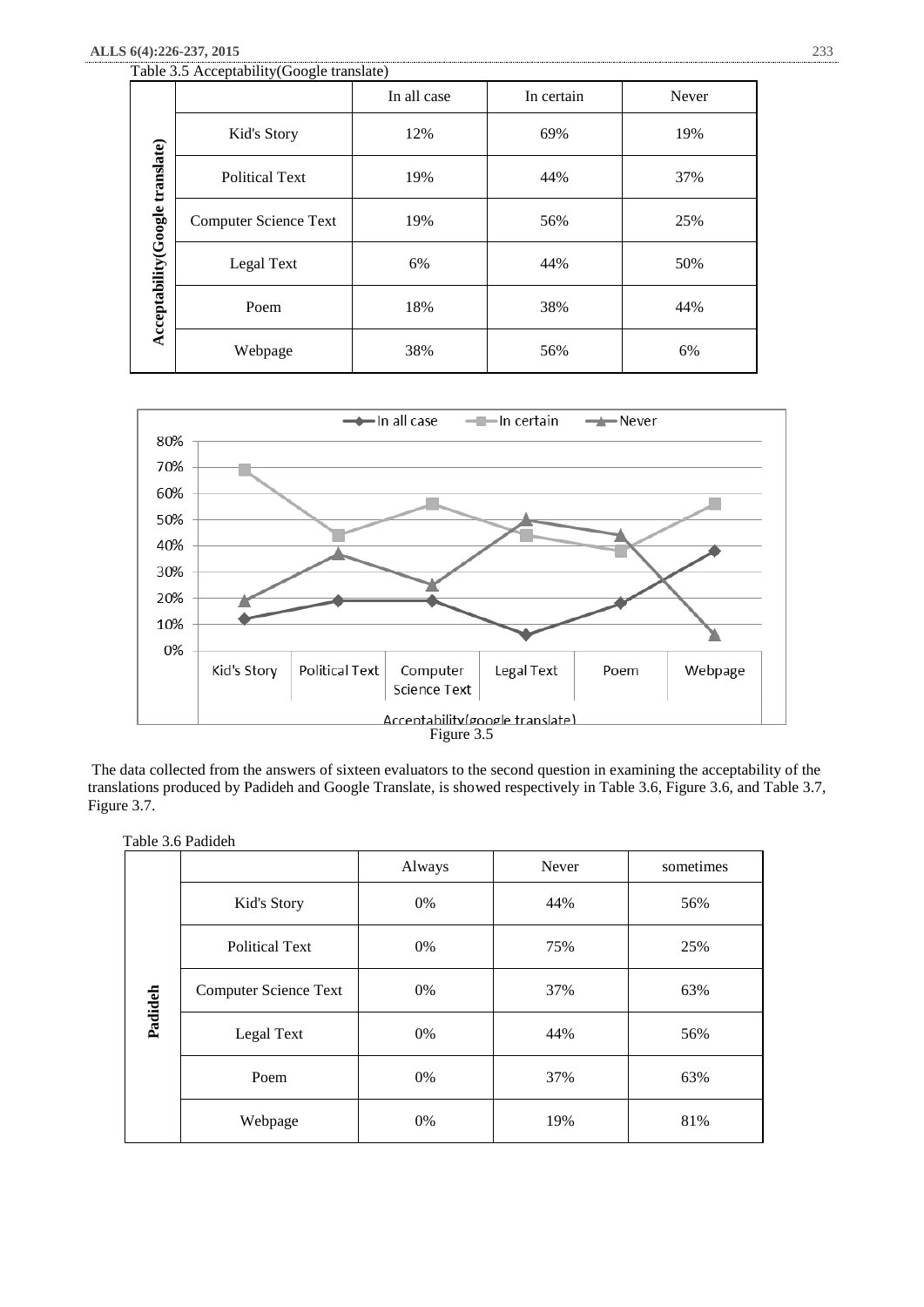

Table 3.7 Google translate

|                  |                              | Always | Never | Sometimes |
|------------------|------------------------------|--------|-------|-----------|
|                  | Kid's Story                  | 12%    | 25%   | 63%       |
|                  | <b>Political Text</b>        | 31%    | 25%   | 44%       |
|                  | <b>Computer Science Text</b> | 31%    | 19%   | 50%       |
| Google translate | Legal Text                   | 31%    | 37%   | 32%       |
|                  | Poem                         | 12%    | 44%   | 44%       |
|                  | Webpage                      | 38%    | 12%   | 50%       |



# 3.2.5 Usability

For evaluating the usability of the translations produced by each system, according to Van Slype (1979), evaluators were directly asked about the usability of the systems for each text-type. The information got from analysing the scores rated by sixteen evaluators is showed in Table 3.8 and Figure 3.8.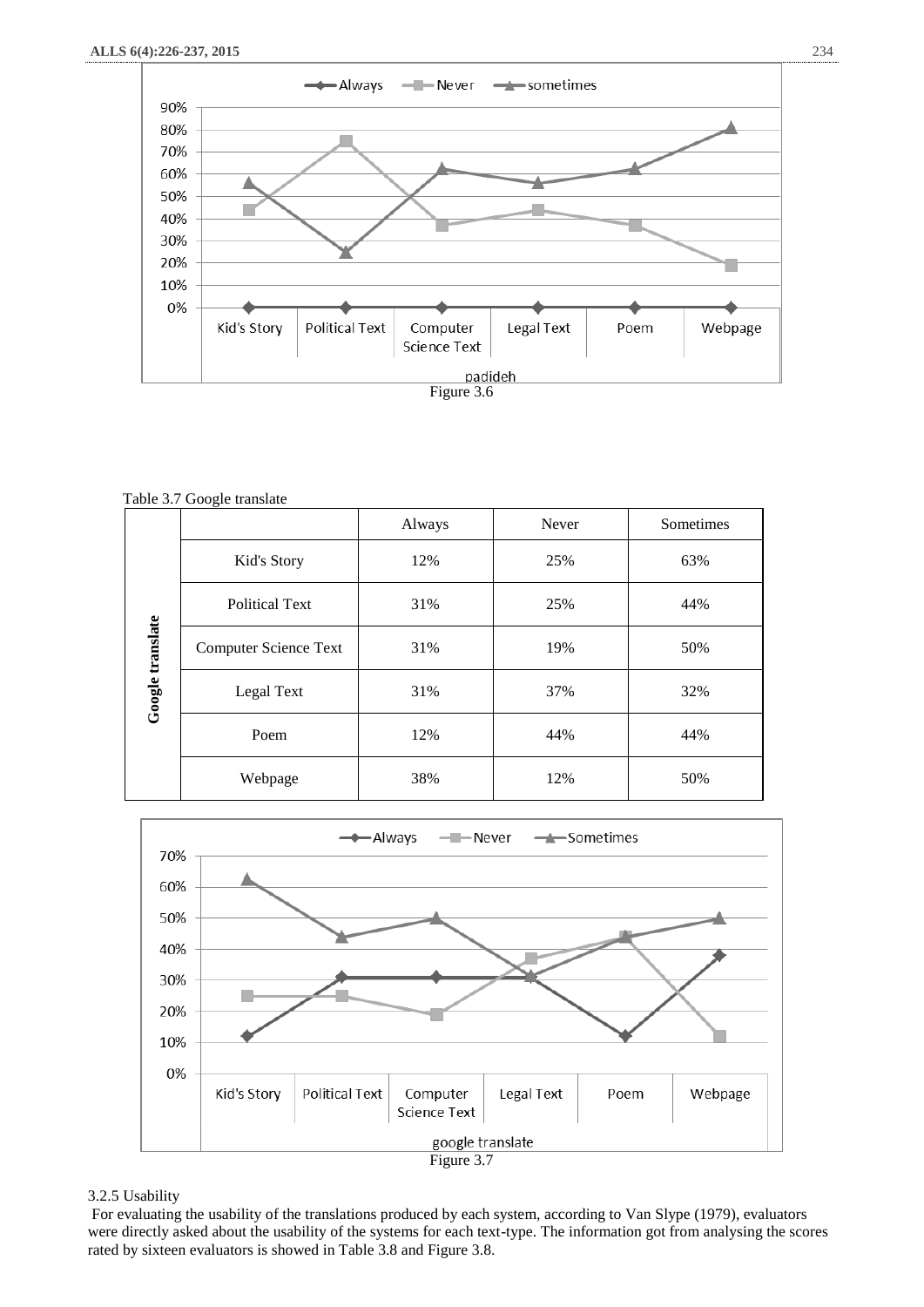# **ALLS 6(4):226-237, 2015** 235

|                     | Table 3.8 Usability (Padideh) |             |            |       |
|---------------------|-------------------------------|-------------|------------|-------|
|                     |                               | In all case | In certain | Never |
|                     | Kid's Story                   | 0%          | 75%        | 25%   |
|                     | <b>Political Text</b>         | 0%          | 37%        | 63%   |
| Usability (Padideh) | <b>Computer Science Text</b>  | 6%          | 69%        | 25%   |
|                     | Legal Text                    | 0%          | 37%        | 63%   |
|                     | Poem                          | 0%          | 63%        | 37%   |
|                     | Webpage                       | 12%         | 88%        | 0%    |



Figure 3.8

|                                 |                              | In all case | In certain | Never |
|---------------------------------|------------------------------|-------------|------------|-------|
| translate)<br>Usability (Google | Kid's Story                  | 19%         | 69%        | 12%   |
|                                 | <b>Political Text</b>        | 12%         | 38%        | 50%   |
|                                 | <b>Computer Science Text</b> | 19%         | 75%        | 6%    |
|                                 | Legal Text                   | 6%          | 63%        | 31%   |
|                                 | Poem                         | 19%         | 44%        | 37%   |
|                                 | Webpage                      | 38%         | 56%        | 6%    |

| Table 3.9 Usability (Google translate) |
|----------------------------------------|
|----------------------------------------|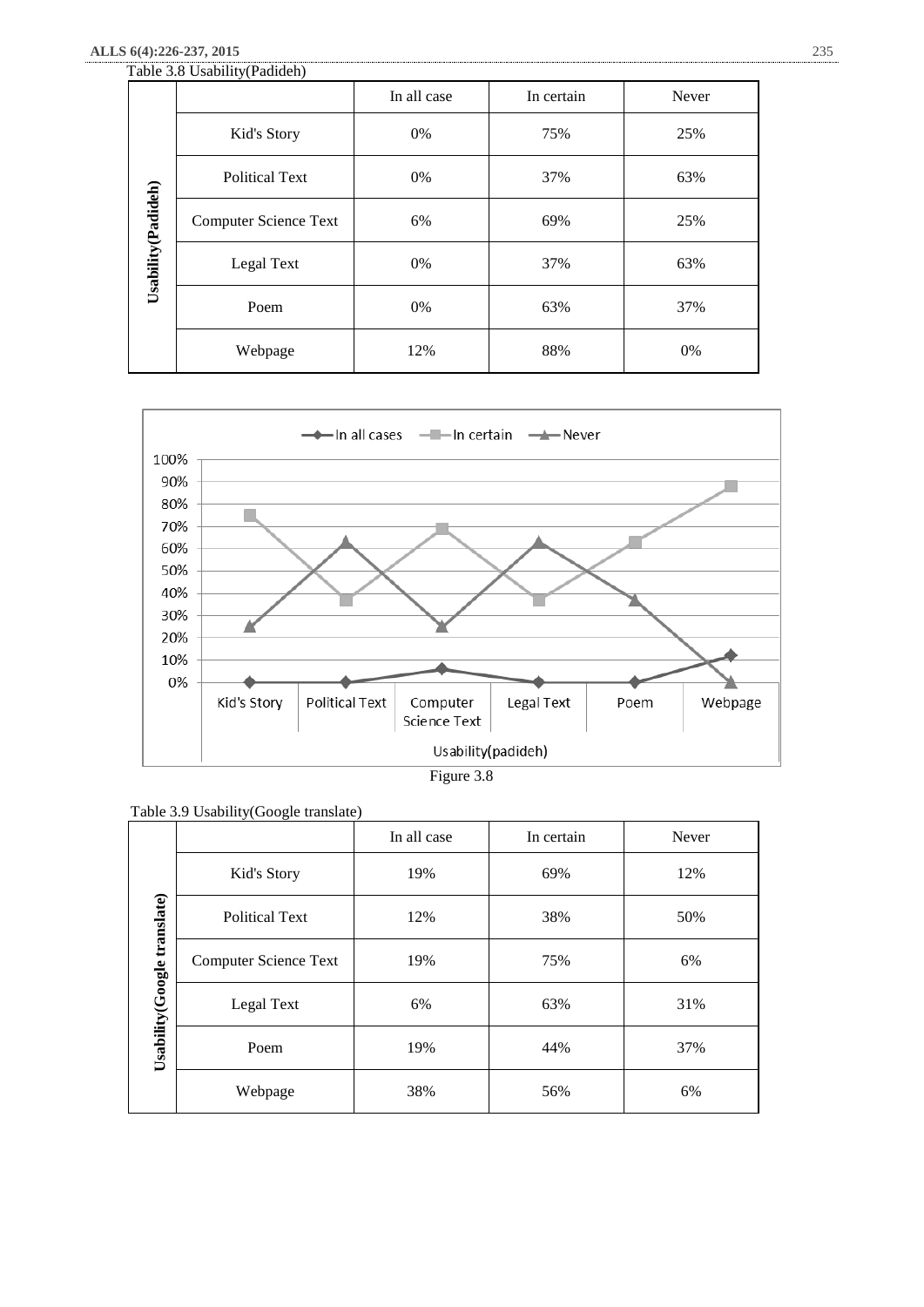

# 3.2.6 Reading Time

According to Van Slype (1979), evaluation method for reading time is, by timing the time spent by the evaluator in reading each text of the sample.

Because of comparative nature of this study, for testing the reading time, the evaluators were asked, for reading which of the translations produced by each system, you have spent much more time?

(The evaluators ought to answer this question for each text-type.)

Collecting data from answers of evaluators in questionnaire revealed that all of the 100% of sixteen evaluators, had spent more time for reading the translations produced by Padideh in relation to Google Translate, for all the six texttypes. The evaluators believe that, it was because of incoherency and existence of inaccuracy and mistranslations in translated texts.

#### **4. Conclusion**

With all the progress in the field of MT and improvements in machine translation systems, the present evaluation has been carried out and the results thereof have confirmed that there are still serious drawbacks with these systems in translation direction from English to Persian.

In general, both two MT systems under investigation, produced average or below average quality. The total quality performance for each system is as follow:

For Padideh the total average of intelligibility, fidelity and coherence respectively, are: 23.33%, 29.22% and 36.66%. The total average of intelligibility, fidelity and coherence for Google Translate respectively is: 47.77%, 49% and 55%. In fact, their outputs reflect many deficiencies in translating various text types. The end-user can use them to grasp, the general idea of the ST, or translate short, simple texts. Long and complex sentences are especially hard to understand when translated by these systems. One can hardly say that any of them is much better than the others when translating from English into Persian, as much time and efforts are required for intensive post editing of their product.

However, Google Translate is better than Padideh in performing translations of all six text-types, with a quite satisfactory translation. In short, they all need serious improvements.

*4.1 Strengths and Weaknesses of the MT Systems Evaluated*

#### 4.1.1 Google Translate

Google Translate has obtained higher quality as compared to Padideh software. The TT produced by this system is almost clear especially in translation of computer science text and translation of webpage, it is rather difficult to understand the translation of some text types like literary text, legal text and kid's story, but this is possible after reading the text for two or three times, and the translation produced by this system is rather informative. It also reflects a fairly faithful translation to the ST. In general, the translation of this system is fairly accurate and can be used as a source of information especially in the fields of computer science and translation of webpage. On the other hand, Google Translate has lower reading time, in comparison to Padideh.

#### 4.1.2 Padideh Software

This MT system, which is supposed to have quality level, generally speaking, close to Google Translate, but considering the total system performance, shows that it has given poor results, and it is a lot more below average and has less acceptable quality. Only with certain text types, (e.g. computer science, webpage), although lower than Google Translate, the system can produce translation, where useful information can be extracted. Otherwise, the system performs poorly, compared to Google Translate. The texts are hard to read, some meaning of sentences can be gleaned